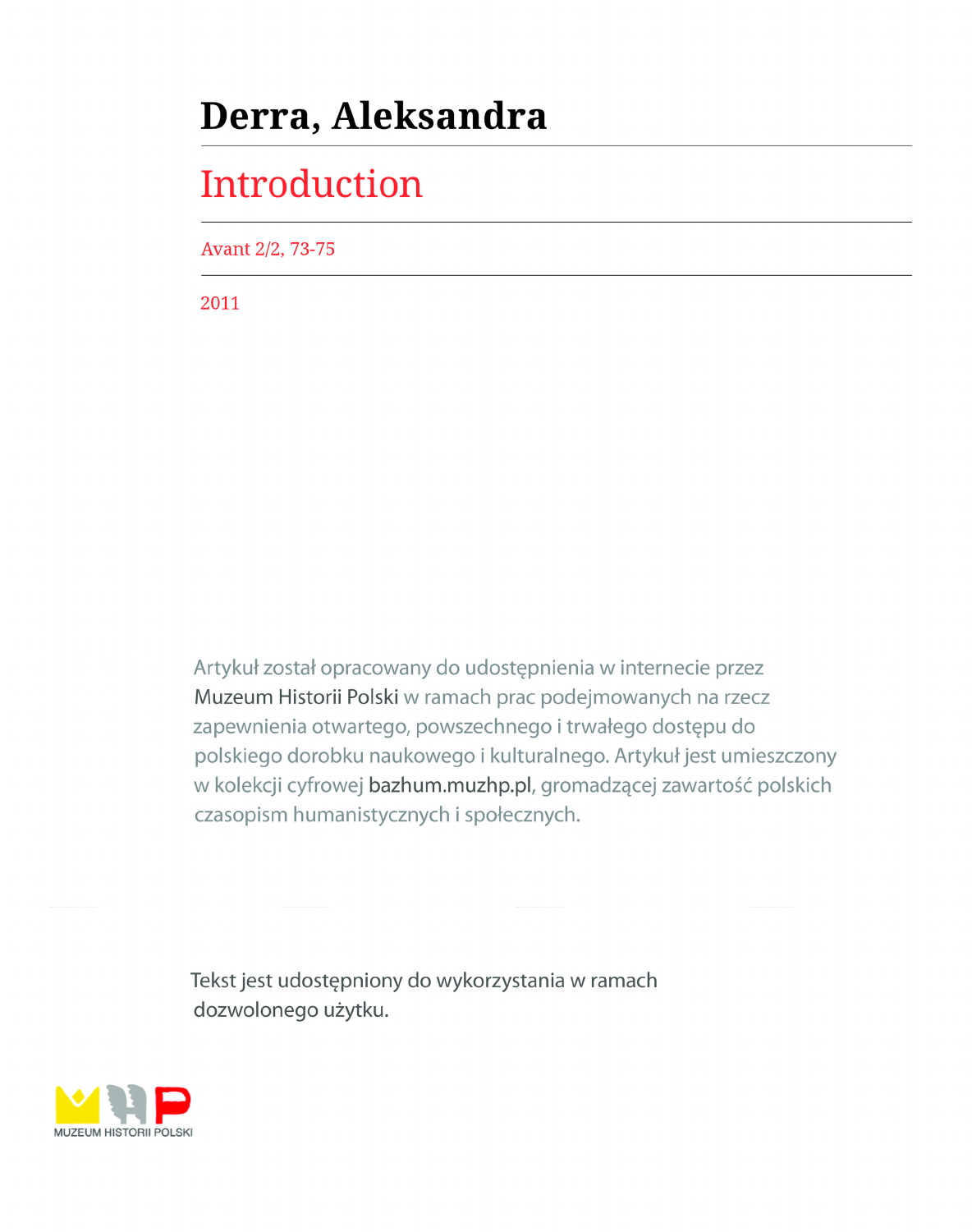*Avant. The Journal of the Philosophical-Interdisciplinary Vanguard* Volume II, Number 2/2011 www.avant.edu.pl ISSN: 2082-6710



### **Introduction**

**Aleksandra Derra**

translation: Ewa Bodal

l

Shaun Gallagher (not to be mistaken with the Irish rally driver) is an American philosopher, phenomenologist and cognitivist. He studied philosophy at St. Columban's College, Wisconsin (B.A.) and Villanova University (M.A.), and economy at State University of New York, Buffalo (M.A.). He defended his doctoral thesis entitled *Embodied and time-consciousness* at Bryn Mawr College. Currently he holds the position of Moss Professor of Excellence in Philosophy at the University of Memphis, Research Professor of Philosophy and Cognitive Science at the University of Hertfordshire, Honorary Professor of Philosophy at the University of Copenhagen, and Affiliate Research Faculty at the Institute for Simulation and Training at UCF. He is the editor of the journal *Phenomenology and the Cognitive Sciences*.

In November 2006, he was a guest of the Institute of Philosophy at Nicolaus Copernicus University in Toruń during the conference *Embodied and Situated Cognition: From Phenomenology to Neuroscience and Artificial Intelligence* organized by Dr. Tomasz Komendziński, where he presented the opening lecture *Social Robots and Social Cognition*. He also chaired the discussion panel *Situated Body*, featuring Jonathan Cole, Jordan Zlatev and Helena de Preester<sup>18</sup> among others.

According to his private website, his research interests focus around such issues as phenomenology, the philosophy of mind, philosophical psychology, embodiment, intersubjectivity, hermeneutics and the philosophy of time. He is the author of such books as *Brainstorming: Views and Interviews on the Mind* (2008), *The Phenomenological Mind: An Introduction to Philosophy of Mind and Cognitive Science* (2008, with D. Zahavi),

<sup>&</sup>lt;sup>18</sup> More detailed information available at [http://k](http://kognitywistyka.net/~esc/index.html)ognitywistyk[a.net/~esc/index.html.](http://kognitywistyka.net/~esc/index.html)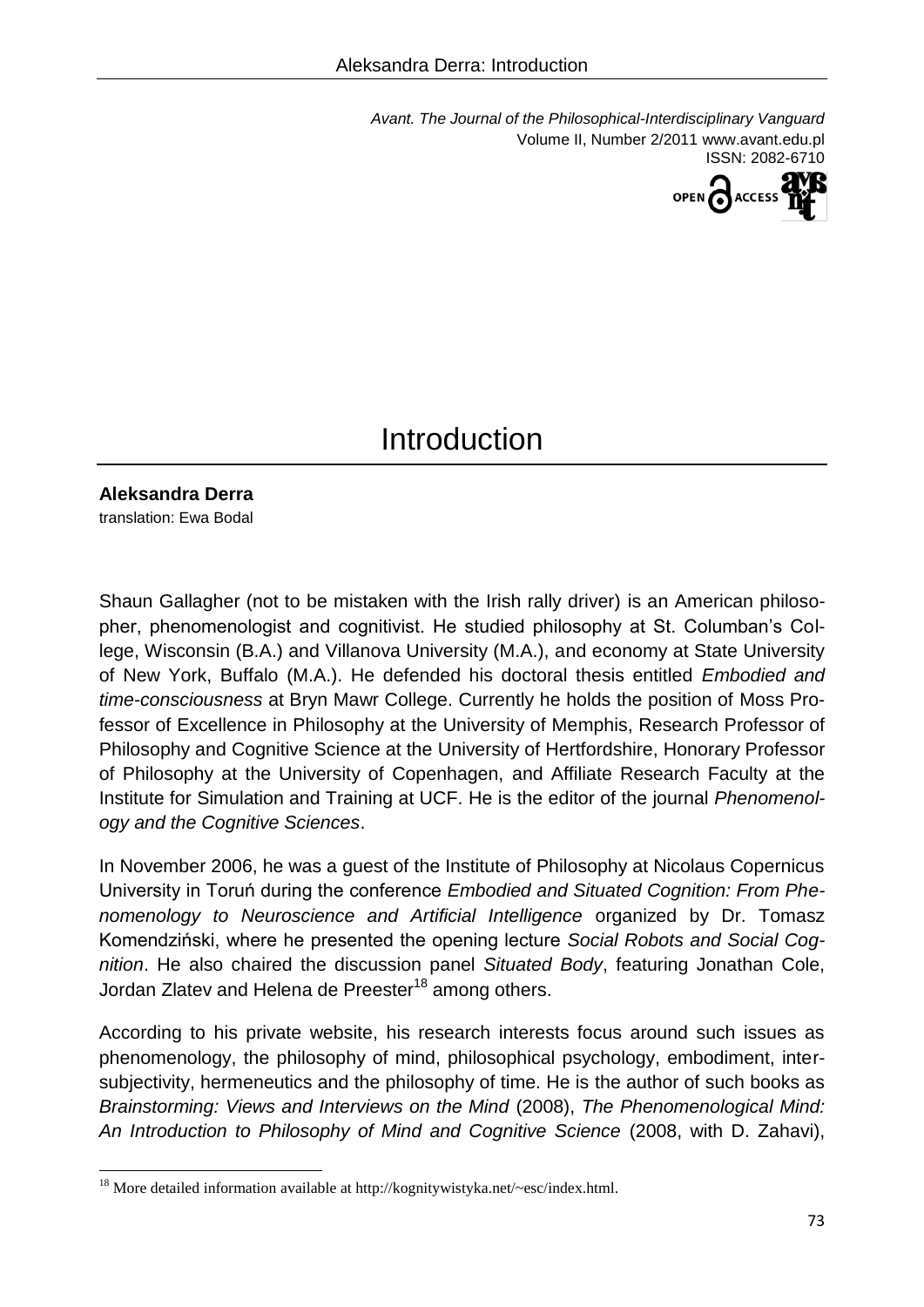*How the Body Shapes the Mind* (2005), as well as of countless articles (many of which are available online at:

### [http://pegasus.cc.ucf.e](http://pegasus.cc.ucf.edu/~gallaghr/gallonline.html)du/[~gallaghr/gallonline.html\)](http://pegasus.cc.ucf.edu/~gallaghr/gallonline.html)

Gallagher is known for popularizing phenomenology, especially the achievements and life work of Maurice Merleau-Ponty; in his works, he argues for the relevance of the solutions proposed by this science-fascinated philosopher, developing an anti-Cartesian understanding of the subject? and his/her relations with the world. He calls for a joining of the cognitive stores of philosophy, natural sciences (especially neurosciences) or hermeneutics, in order to fully investigate the phenomenon of the human cognition and human knowledge. He rejects both the juxtaposition of natural sciences and humanities, and a scientific, reductionist approach of the cognitive sciences to the issue of the mind (consciousness, subjectivity). Drawing on the idea of embodiment, (according to the adage "the world is organized around our bodies"), he calls for integrating scientific knowledge and first-person human experience, as well as for an enrichment of the methodological stores of science through abstract considerations of humanists.

He is working on the idea of the so-called "front-loading phenomenology," that is phenomenology that from the outset structures and aids in formulating a methodology of conducting scientific research over cognitive systems (he discusses it in more detail in the interview presented in the current issue). In addition, he also focuses on an integration theory of gestures, demonstrating the embodied and situated character of human speech (its relation with extraverbal expression, the presence of another human, etc.); he argues for an important differentiation between "body schema" and "body image" in the research on the subject and calls for abandoning dualistic thinking in terms of "culture vs. nature". His works constitute an interesting example of merging a detailed argumentation following the nuances of scientific procedures with the synthesizing gaze of a philosopher, aware of the limitations of his conceptual workshop. However, these limitations do not stem from the particularities of the domain (be it philosophy, cognitive science or neurosciences), but from the conviction of the existence of plurality of factors that would have to be included in the research: research perspectives, the complexity of interpretation, the multidimensionality of connections (interpersonal, social, historically conditioned, etc.), the bodily entanglement and positioning of the human in the world, the dimension of the first-person experience, to name but a few. According to Gallagher, good philosophy and good science make attempts not to ignore any of these (see *Hermeneutics and cognitive sciences* in the current issue).

#### **Bibliography:**

Gallagher, S. 1992. *Hermeneutics and Education.* SUNY Press.

Gallagher, S., red. 2008. *Views and Interviews on the Mind.* Imprint Academic Press.